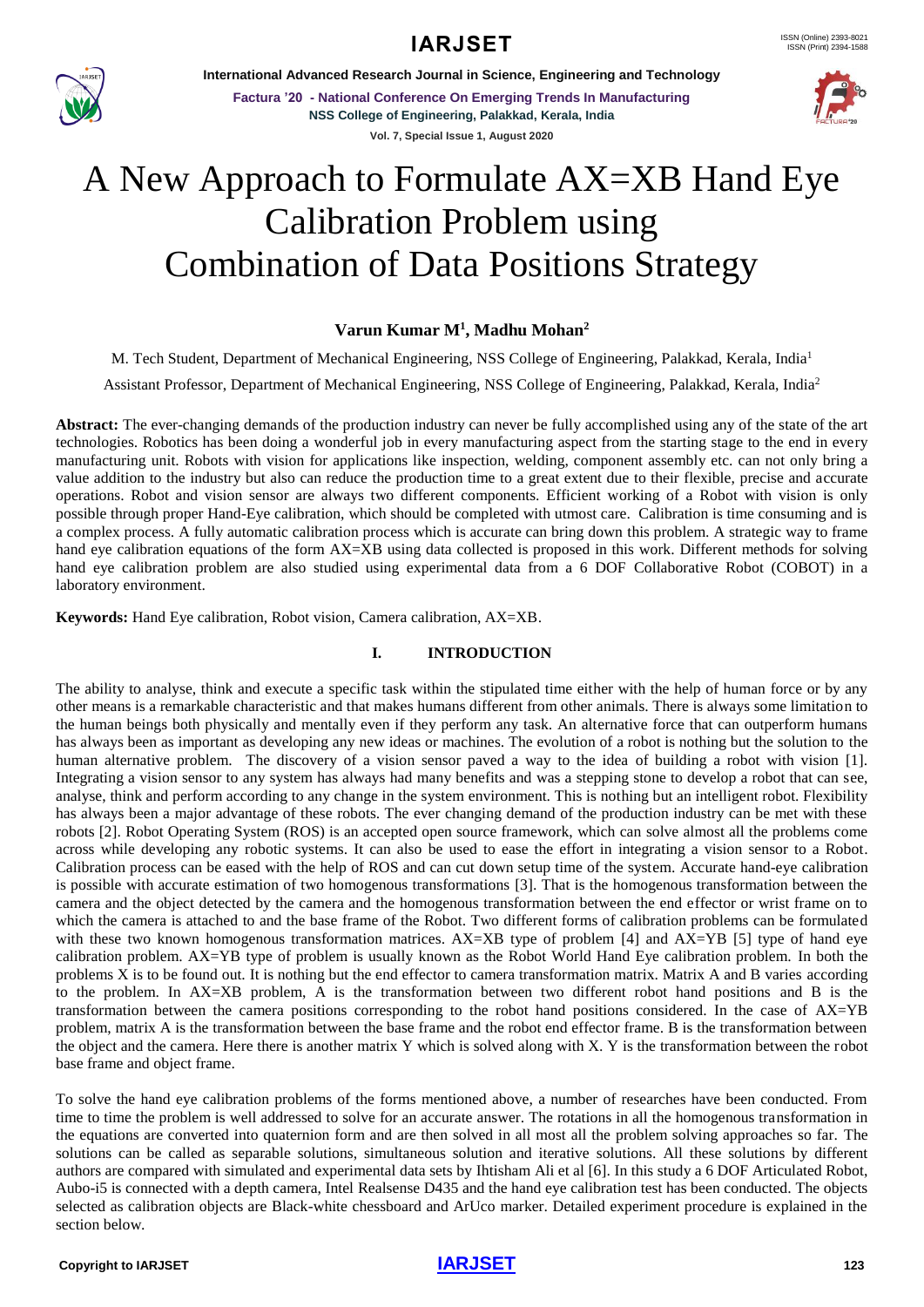## ISSN (Print) 2394-1588

# **IARJSET** ISSN (Online) 2393-8021

**International Advanced Research Journal in Science, Engineering and Technology**

**Factura '20 - National Conference On Emerging Trends In Manufacturing NSS College of Engineering, Palakkad, Kerala, India**

**Vol. 7, Special Issue 1, August 2020**

## **II. EXPERIMENT SETUP**

A Robot vision is set up in the laboratory environment using a Robot and a camera along with software support. The robot manipulator is AUBO-i5 collaborative robot from AUBO (Beijing) Robotics Technology Co., Ltd [13]. This manipulator is connected to a computer by means of a robotic controller. The communication between robot controller and the computer is established by using an Ethernet cable. Intel Realsense D435 camera is connected to the robot manipulator by means of a threaded rod attached near the end effector without disturbing the motions of the end effector. Camera is connected to the computer via USB cable. The experiment setup is shown in Fig.1.

**Lenovo** 

Fig.1 Experiment setup in a laboratory environment

Among different Robot camera configurations, the selected configuration for the set of experiments is the Eye in Hand configuration. In this configuration the camera is mounted on the robot arm and the target object is viewed directly. This configuration is having advantages like occlusion avoidance, flexibility, and precise sight of scene.



For a hand eye calibration, camera calibration must be done at first and is called the intrinsic calibration. The intrinsic parameters include the lens focal length, lens distortion and pixel properties such as skewness and resolution. Camera intrinsic calibration is only possible by using a calibration pattern. In this experiment the calibration pattern used is a Black-White chessboard [7]. Whichever pattern is used, the aim is to provide a set of feature points with known 3D positions. By obtaining the correspondences between the feature points in the 2D image plane and their 3D real world from multiple images, the camera parameters can be determined. The pinhole camera model [8] is used in order to find the camera intrinsic matrix. The relationship between cameras natural units into real world measurements is established using intrinsic calibration. That is in simple words pixels of camera and object measurement in millimeters are bounded with some relationship in calibration. OpenCV[12] function find Chessboard Corners is used to detect the chessboard pattern in each image. Once the patterns are detected in each image, calibrate Camera function is used to calculate the calibration matrices. The outputs of the calibrate Camera are the camera matrix and the distortion matrix. After successful calibration these matrices are stored in to the camera configuration file. The next step is the extrinsic calibration procedure. The extrinsic calibration procedure is the hand eye calibration procedure. The object used to detect is the ArUco Marker. It is placed as the fixed object in a specific place on the table. This position needs to be undisturbed throughout the completion of the calibration process. The robot is jogged to different positions and made sure that in these positions the object is completely detected without any disturbance. The position of the Robot is recorded at each position and the co-ordinate of the marker with respected to camera origin is calculated. The camera-marker transformation and robot base-end effector transformation is calculated [9] at each position and given as input to the calibration problem. The transformation between robot base and end effector is calculated using tf package in ROS [11] and aruco\_detect package is used to find out the camera marker transformation.

## **Copyright to [IARJSET](https://iarjset.com/)** 124







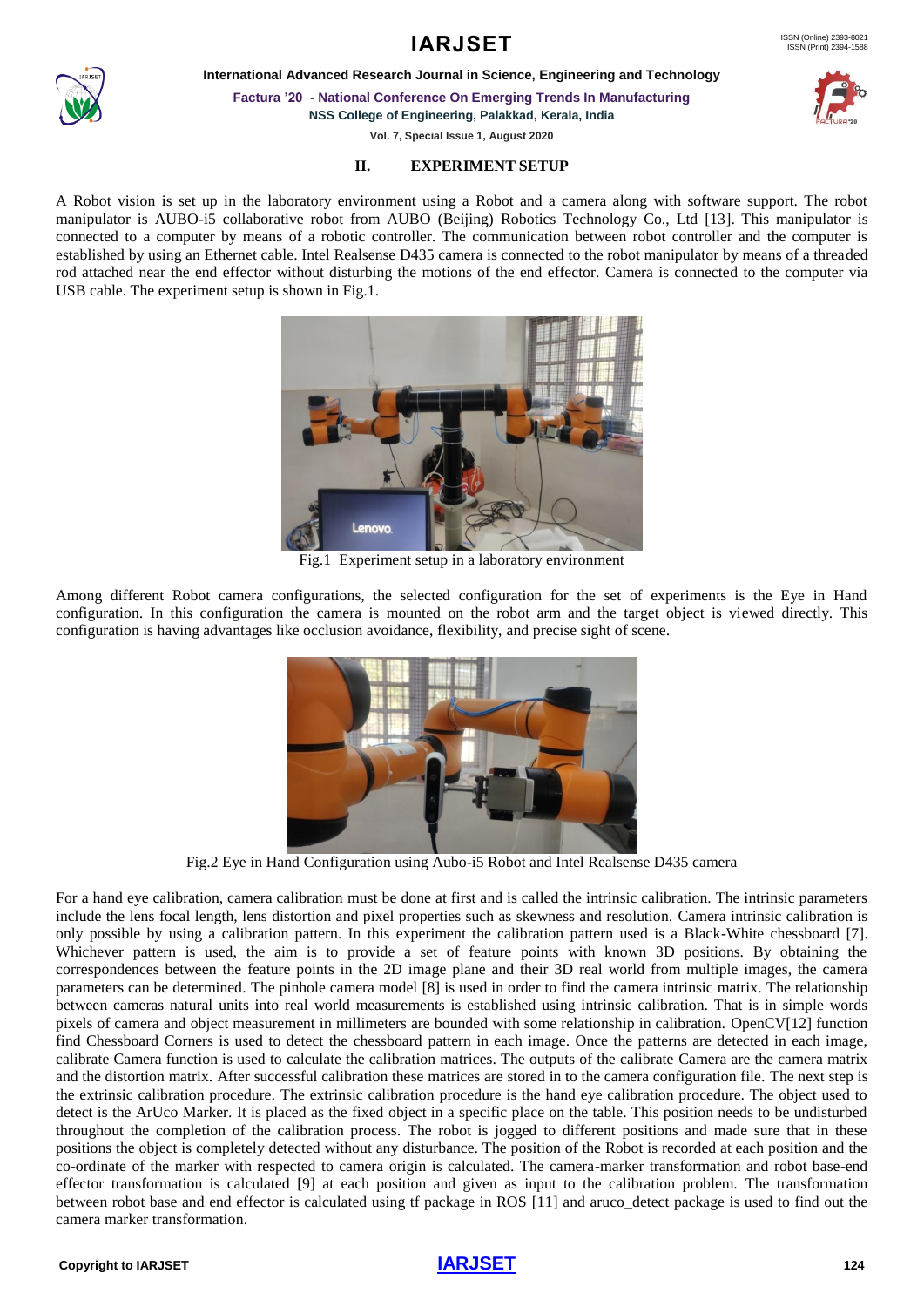### ISSN (Print) 2394-1588

# **IARJSET** ISSN (Online) 2393-8021

**International Advanced Research Journal in Science, Engineering and Technology**

**Factura '20 - National Conference On Emerging Trends In Manufacturing**

**NSS College of Engineering, Palakkad, Kerala, India**

**Vol. 7, Special Issue 1, August 2020**

#### **III. PROBLEM GEOMETRY**

The aim of the extrinsic calibration is to formulate a relationship between the camera frame and the end effector frame of the robot. The relationship is a homogenous transformation matrix of the order 4 by 4. Two different formulations are AX=XB and AX=YB [10] [11].

### *A. AX=YB Problem*

A is usually the transformation between Base of the Robot and the end effector or flange of the robot. B is usually the transformation between the tool or end effector and the object frame. X is the transformation between camera and robot end effector and Y is the transformation between the base of the robot and the object frame. The object frame is interpreted as the world frame. AX=YB Problem geometry is shown in Fig.3.



Fig.3 AX=YB Problem Geometry

For a specific position we can directly take the inputs using established robot kinematic model and object detection feature. The inputs are A and B. A is the transformation matrix from base to effector and B is the transformation from object to camera. For different positions a number of AX=YB problems are formulated and is solved for X and Y. The transformation we are interested in is X, the robot hand to eye transformation.

### *B. AX=XB Problem*

A is the transformation between two selected camera positions and B is the transformation between corresponding end effector position. X is the transformation between the camera and the end effector. Fig.3 shows AX=XB problem geometry. To formulate an AX=XB problem, two positions of the robot and camera is needed. The input matrices will be effector to base transformations and object to camera transformations. EB1 and EB2 are the Effector to base transformations for the first position and second positions respectively. OC1 and OC2 are the object to camera transformations for the first and Second positions respectively. These four matrices are the input matrices. A and B are calculated using the equation

$$
A = EB1 (EB2)-1
$$

$$
B = (OC1)-1 OC2
$$

Then AX=XB is formulated and is solved for X. This is continued for different sets of Positions.



Fig.4 AX=XB Problem Geometry using position 1 and position 2

#### *C. Error estimation*

There will be error associated with while solving for the robot effector to camera transformation matrix since we are solving a number of equations. In both the formulations the output at the end is a homogenous transformation matrix. This matrix has both rotation and translation part. A transformation matrix X can be written as,





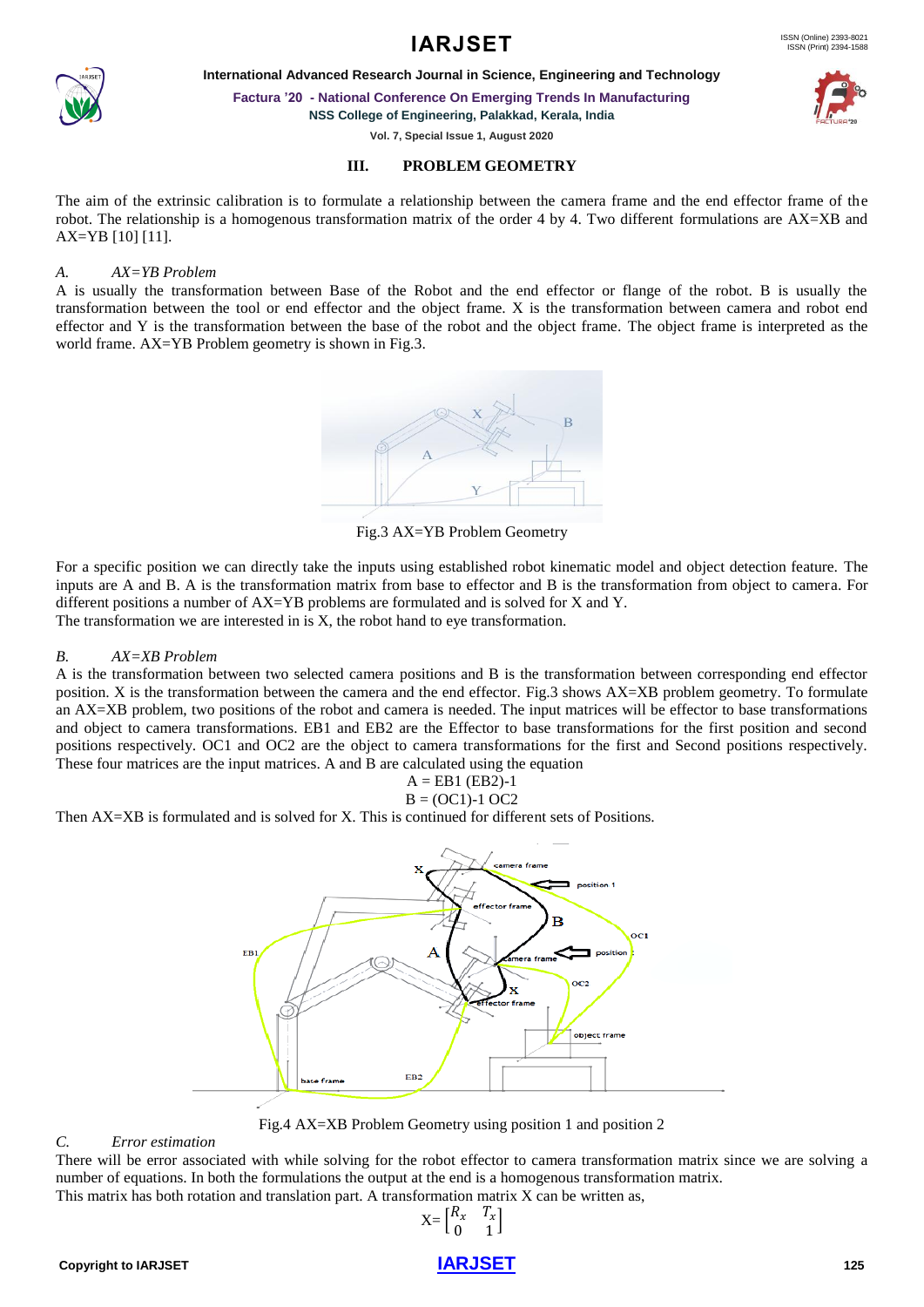



**International Advanced Research Journal in Science, Engineering and Technology**

**Factura '20 - National Conference On Emerging Trends In Manufacturing**

**NSS College of Engineering, Palakkad, Kerala, India**

**Vol. 7, Special Issue 1, August 2020**

R  $\overline{x}$  Is a 3  $\overline{x}$  3 matrix and Tx is a 3  $\overline{x}$  1 matrix.

There will be rotation error and translation error associated with X while solving AX=XB and AX=YB formulations. The equations will be different for these formulations are they are as follows,

For AX=YB Problem, Mean rotational error is given by  $\frac{1}{2}$  $\frac{1}{n}\sum_{0}^{n-1} ||R_A R_X - R_y R_B||^2$ Mean translational error is given by  $\frac{1}{x}$  $\frac{1}{n}\sum_{0}^{n-1}||R_At_X + t_A - R_yt_b - t_y||^2$ For AX=XB Problem, Mean rotational error is given by  $\frac{1}{2}$  $\frac{1}{n}\sum_{0}^{n-1}||R_{A}R_{X}-R_{X}R_{B}||^{2}$ Mean translational error is given by  $\frac{1}{x}$  $\frac{1}{n}\sum_{0}^{n-1}||R_At_X + t_A - R_Xt_b - t_x||^2$ 

#### **IV. RESULTS AND DISCUSSIONS**

In order to obtain the results of hand eye calibration of a robot, several other results needs to be found out and these results will act as inputs to the following steps. The first calibration is the intrinsic calibration which has been performed in order to find out the camera matrix. This resultant matrix is saved and used as the input for object detection using the same camera. The object detection package will give the transformation matrix between the camera and the object. The transformation between the robot end effector and robot base is also noted making use of the tf package of the ROS. Detailed results are discussed below.

#### *A. Intrinsic Calibration Results*

The images of the calibration pattern are captured at a distance of 400-500 mm. The chessboard is placed in different position and orientation. It's always made sure that the object is fully visible from the camera. The corners of the chessboard pattern have been detected using the program. The result is shown below in Fig.5. Along with the real world coordinates these results are taken as the input for the calibratecamera package of the openCV. We obtain the results after calibration as follows:

$$
Camera Matrix K = \begin{bmatrix} 664.73 & 0 & 224.48 \\ 0 & 664.84 & 228.24 \\ 0 & 0 & 1 \end{bmatrix}
$$

Distortion Matrix = [0.0355 0.5108 -0.0080 -0.0618 -0.9162]



Fig.5 Chessboard Corner Detection

The results are saved on to the camera configuration file in XML format. This is to load the camera matrix into the program during the co-ordinate transformation. The reprojection error is also found out. Re-projection error is the geometric error corresponding to the image distance between a projected point and a measured one. It is used to quantify how closely an estimate of 3D point recreates the point's true projection. The recommended value of re-projection error is less than 0.5. The value of reprojection error is found to be 0.09895 which is within the acceptable limits.

#### *B. ArUco Marker Detection Results*

ArUco marker has been used as the object to be detected. The marker is placed fixed on the table. The camera is moved at different positions and orientations in order to detect the object. This is by using the teach pendant of the robot. The position of the robot is recorded at each position and the co-ordinate of the marker with respected to camera origin is calculated. The position of the robot and the position of the object is the input for Hand Eye calibration Problem. We use aruco\_detect package for finding

#### **Copyright to [IARJSET](https://iarjset.com/)** 126

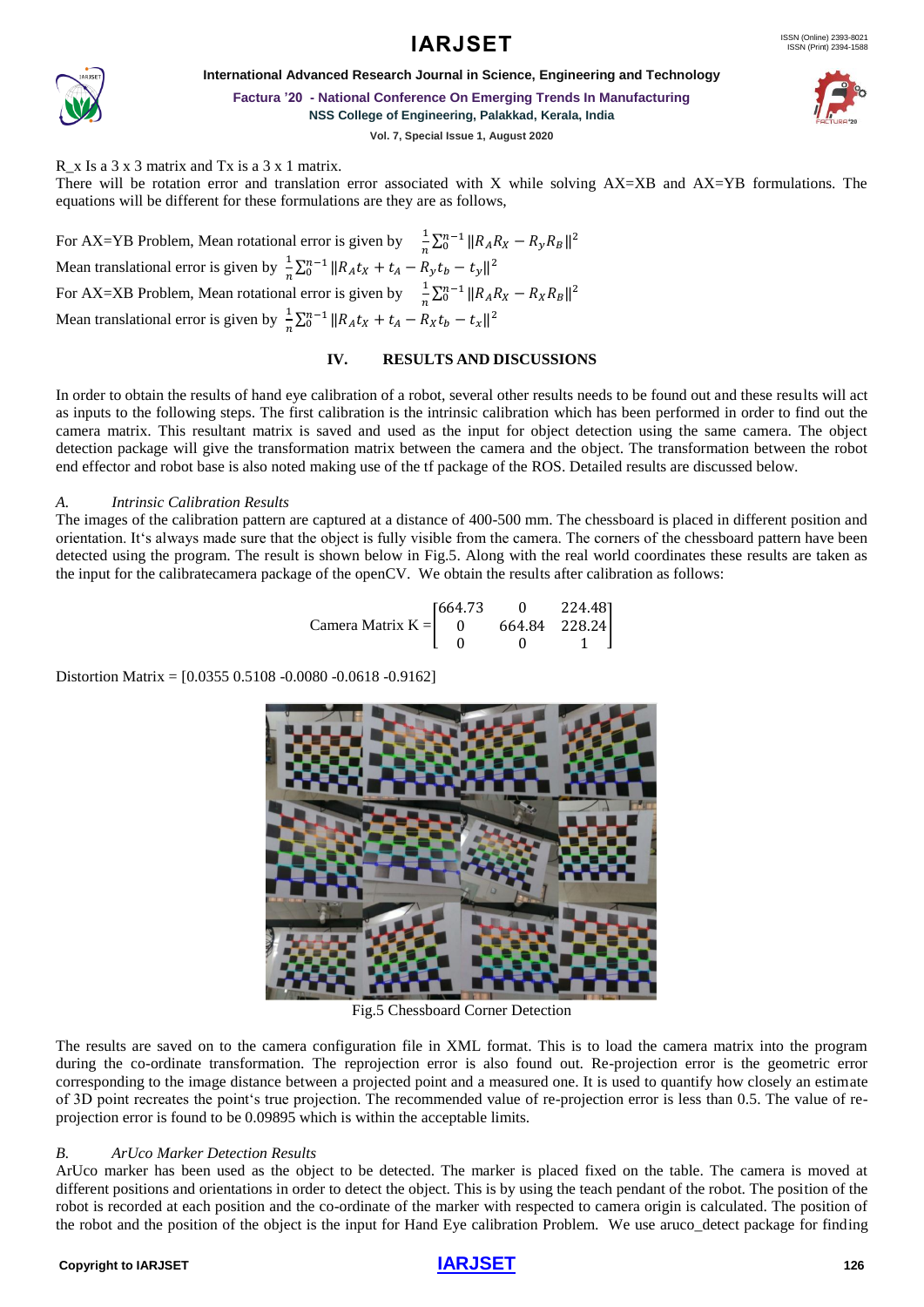

**International Advanced Research Journal in Science, Engineering and Technology**

**IARJSET** 

**Factura '20 - National Conference On Emerging Trends In Manufacturing NSS College of Engineering, Palakkad, Kerala, India**

**Vol. 7, Special Issue 1, August 2020**



the object position with respect to the camera. The transformation between robot base and end effector is calculated using tf package in ROS.



Fig.6 Different results of ArUco detection

The results we obtain for one position is shown below: Frame\_id; —camera\_color\_optical\_frame Image\_seq: 14594 Transforms: Fiducial\_id: 100 Transform: Translation: x: 0.116102897921 y: 0.052133077526 z: 0.541460223379 Rotation: x: -0.744749864533 y: -0.625898732161 z: 0.221027333694 w: 0.06888638557 Robot base to camera attached wrist link Translation: [0.186, -0.523, 0.269] Rotation: in quaternion [-0.028, 0.990, 0.131, -0.053] Here rotation is expressed in terms of quaternion this is converted to pure rotation elements

*C. Error values of AX=XB and AX=YB problems*

The input transformations for a single robot camera position are given below.

| Object frame to camera frame transformation matrix |                |             |                |             |                |  |              |  |
|----------------------------------------------------|----------------|-------------|----------------|-------------|----------------|--|--------------|--|
|                                                    | 0.11879539     |             | 0.901824444    |             | $-0.415451956$ |  | 0.1161028981 |  |
|                                                    | 0.96272754     |             | $-0.207010886$ |             | $-0.174075203$ |  | 0.052133078  |  |
|                                                    | $-0.242988351$ |             | $-0.379287709$ |             | $-0.892803167$ |  | 0.541460223  |  |
|                                                    |                |             | 0              |             |                |  |              |  |
| Effector frame to Base frame transformation matrix |                |             |                |             |                |  |              |  |
|                                                    |                | $-0.994522$ |                | $-0.041554$ | $-0.112276$    |  | 0.186        |  |
|                                                    | $-0.06932$     |             | 0.96411        |             | 0.256412       |  | $-0.523$     |  |
|                                                    |                | 0.097604    |                | 0.262348    | $-0.961768$    |  | 0.269        |  |
|                                                    |                |             |                |             |                |  |              |  |

Different datasets have been used to formulate AX=XB and AX=YB problems.Fig.7 shows different error values for the problems formulated. Mean rotation error for AX=YB is found to be 0.088727 and for AX=XB is found to be 0.056161. Mean translation error for AX=YB is found to be 1.02812 and for AX=XB is found to be 0.014533.



Fig.7 Errors for AX=XB and AX=YB Problems

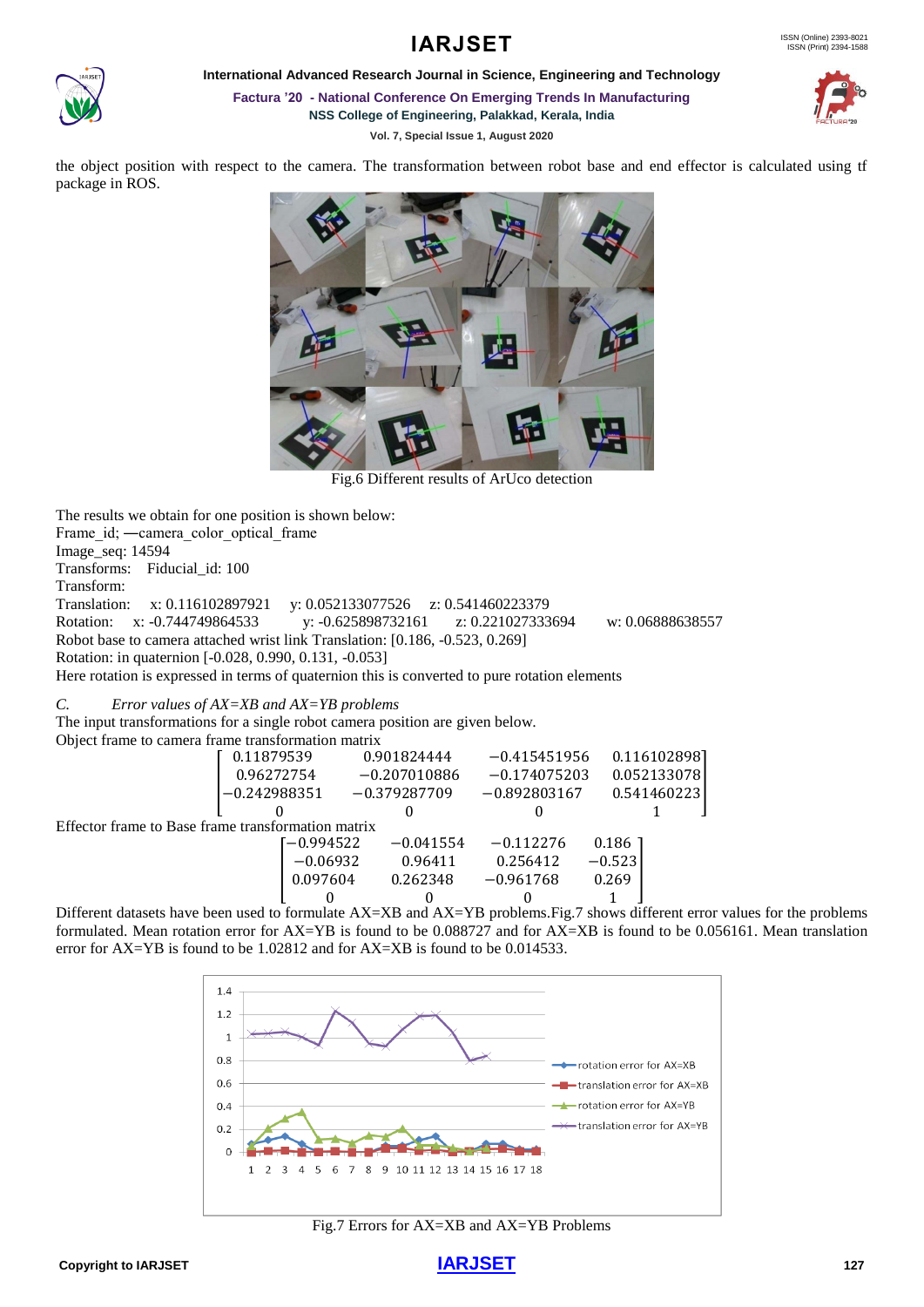



**International Advanced Research Journal in Science, Engineering and Technology**

**Factura '20 - National Conference On Emerging Trends In Manufacturing NSS College of Engineering, Palakkad, Kerala, India**

**Vol. 7, Special Issue 1, August 2020**

All the scenarios 2 different position of camera and robot needs to be there so as to formulate a classical AX=XB hand eye calibration problem. A new strategy is proposed here that can be used so as to generate more number of equations using less camera robot positions. The steps will be simplified & same dataset can be used for formulating  $AX=YB$  problem statement also.

# **V. STRATEGY FOR AX=XB PROBLEM FORMULATION**

The proposed strategy can be used to automatically generate AX=XB problem using the available dataset. For a general AX=XB problem, there is need for 2 different positions of the robot connected with a camera that is 10 positions will generate 5 equations. The foremost step in the strategy is to collect different transformations as the input dataset. These datasets can be used to formulate the problems. At first permutation of 4 data positions has been used to generate AX=XB equations. That is 4 positions will generate 12 equations when the permutation is used. Among these equations two data points will generate two equations. This can be explained using position1 and position 2. Using permutation there will be an equation formed by selecting position 1 and position 2 in order (1,2) and opposite order (2,1) of the same data position will generate another equation. This paved the way to study the error formed by these equations. If the errors are same, there is no need to formulate two different equations for the same dataset points. That is permutation approach can be neglected and combination approach can be selected.



Fig.8 AX=XB Problem formulation using 2 positions in (1,2) and opposite order (2.1)

Fig.8 shows position 1 and position2 formulates two different AX=XB problem. For the first order that is by taking position 1 at first and position 2 next, we can formulate AX=XB problem. Then we take position 2 at first and position 1 next, and formulate other AX=XB problem. These two problems are solved for X and the errors are calculated. In this the X value is already found out using different data positions. That X value is put in to these AX=XB problems for position 1 and position 2 and errors are calculated. In this study different positions are taken in order and in opposite order and the errors are compared.



Fig.9 comparison of rotation error for in and opposite order of positions, X axis – Number of position sets, Y-axis- Rotation Error

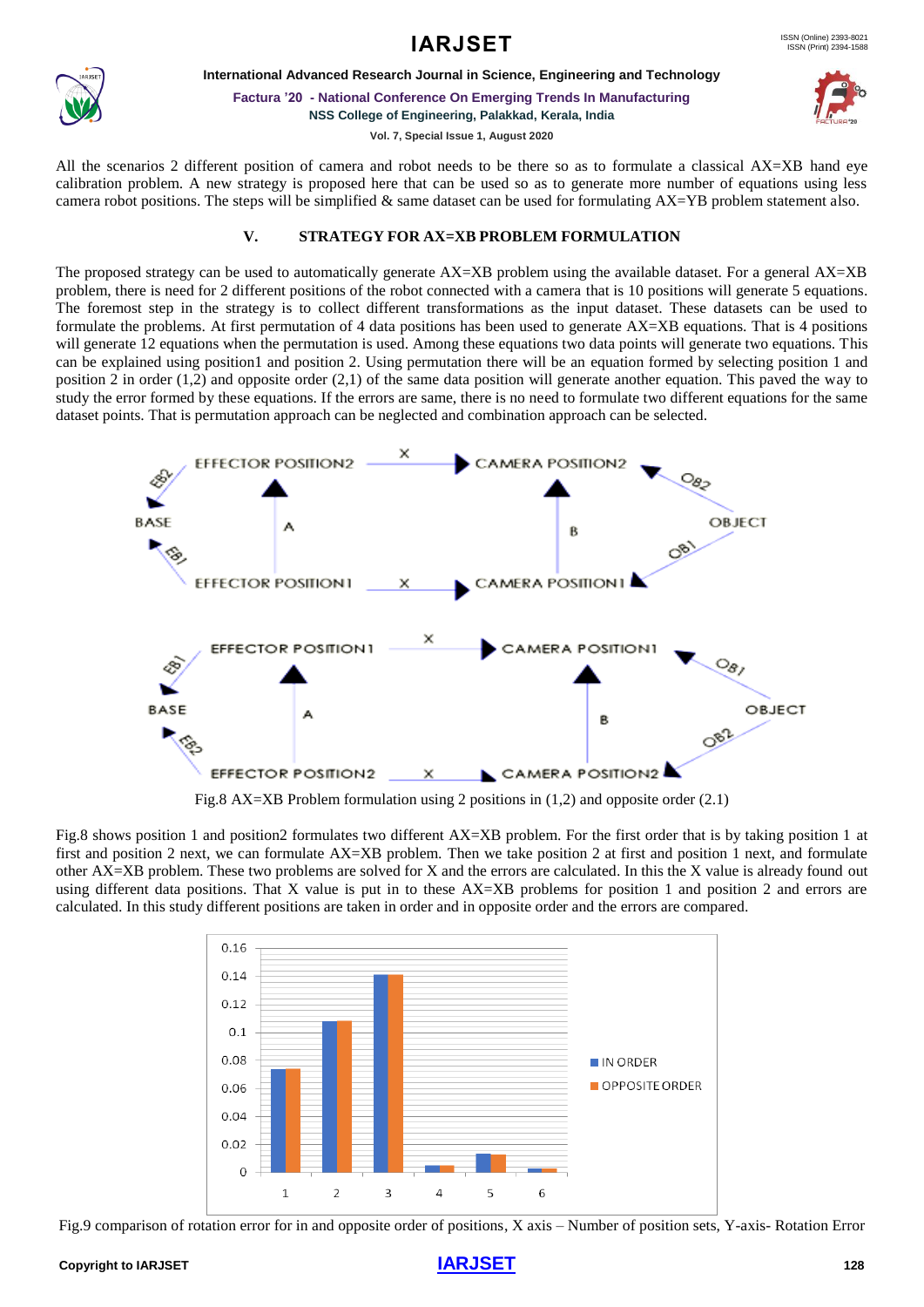### ISSN (Print) 2394-1588

# **IARJSET** ISSN (Online) 2393-8021



**International Advanced Research Journal in Science, Engineering and Technology**

**Factura '20 - National Conference On Emerging Trends In Manufacturing**

**NSS College of Engineering, Palakkad, Kerala, India**



**Vol. 7, Special Issue 1, August 2020**

Fig.9 and Fig.10 shows comparison of rotation error and translation error for the AX=XB problem generated using two different positions in and opposite order for a total of 6 equations. While comparing the results it has been found out that the rotation error and translation error are same for the same positions even if the order is varied and AX=XB equation is formulated. This also verifies that the permutation of datasets can be omitted and combination of data sets can be used to generate AX=XB problems. That is N number of datasets can be used to generate NC2 number of equations.



Fig.10 comparison of Translation error for in and opposite order of positions, X axis – Number of position sets, Y-axis- Rotation Error

#### **VI. CONCLUSION**

Majority of the industrial robots are working as efficient as human beings. These robots are not flexible compare to the human labours. Teach and playback method is usually employed in these robots at the present scenario. To achieve more flexibility without reducing the efficiency vision integration is a need of the lime light. The vision integration is a complex and time consuming process. This thesis tries to solve this problem by exploring the hand eye calibration of a 6 DOF robot manipulator using real time experiment dataset. The basic step to be fulfilled before setting a vision robot system to any industrial environment is the calibration between two different systems the camera and the robot. Since this thesis works on this problem, it is having relevance in any field of application that uses a vision robotic system.

For almost all the applications the steps are alike. First the object is detected by the camera then camera gives signal to the robot to do specified task. If the system is in the assembly line as a pick and place robot, then the robot will pick the object detected. If it is a welding application, the welding rod is moved through the path specified in the object. For all this applications the object coordinate needs to be converted into robot coordinate system. The object can only be detected by the camera. A relation must be established between the camera and the robot. This is through the robot hand eye calibration which is completed in this work. Intrinsic and extrinsic calibrations are completed and best type of hand eye calibration problem is formulated and solved by framing the equations in the form AX=XB and AX=YB. It has been found that AX=XB problem solution is having less error. Low rotation error and translation error.

A new strategic method is also proposed in this thesis to formulate AX=YB type calibration problem using the combination of dataset positions. This method is found to be efficient and neglects the need of taking more input data points for calibration. That is there is no need to formulate 2 different equations for the same set of points since they have almost same error in solution. Using the experiment data set for different camera robot positions, the established relation is found to be intact by manually entering a program in which an object is detected by the camera and the robot end effector will move to the position of the object only with the input from the camera.

#### **REFERENCES**

- [1]. Song, R.; Li, F.; Fu, T.; Zhao, J. "*A Robotic Automatic Assembly System Based on Vision"*. Appl. Sci. 2020, 10, 1157.
- [2]. Baird, H. S., and Lurie, M. 1983. "*Precise assembly using vision in the hand"*. Proceedings of the Third International Conference on Robot Vision and Sensory Controls, pp. 533-539.
- [3]. Wijesoma, S. W., Wolfe, D. F. H., & Richards, R. J. "*Eye-to-Hand Coordination for Vision Guided Robot Control Applications"*. The International Journal of Robotics Research (1993), 12(1), 65–78. doi:10.1177/027836499301200105.
- [4]. Horaud, Radu, and Fadi Dornaika. "*Hand-eye calibration*" The international journal of robotics research 14.3 (1995): 195-210.
- [5]. Shiu, Yiu Cheung, and Shaheen Ahmad. "Calibration of wrist-mounted robotic sensors by solving homogeneous transform equations of the form AX= XB." IEEE Transactions on robotics and automation 5.1 (1989): 16-29.